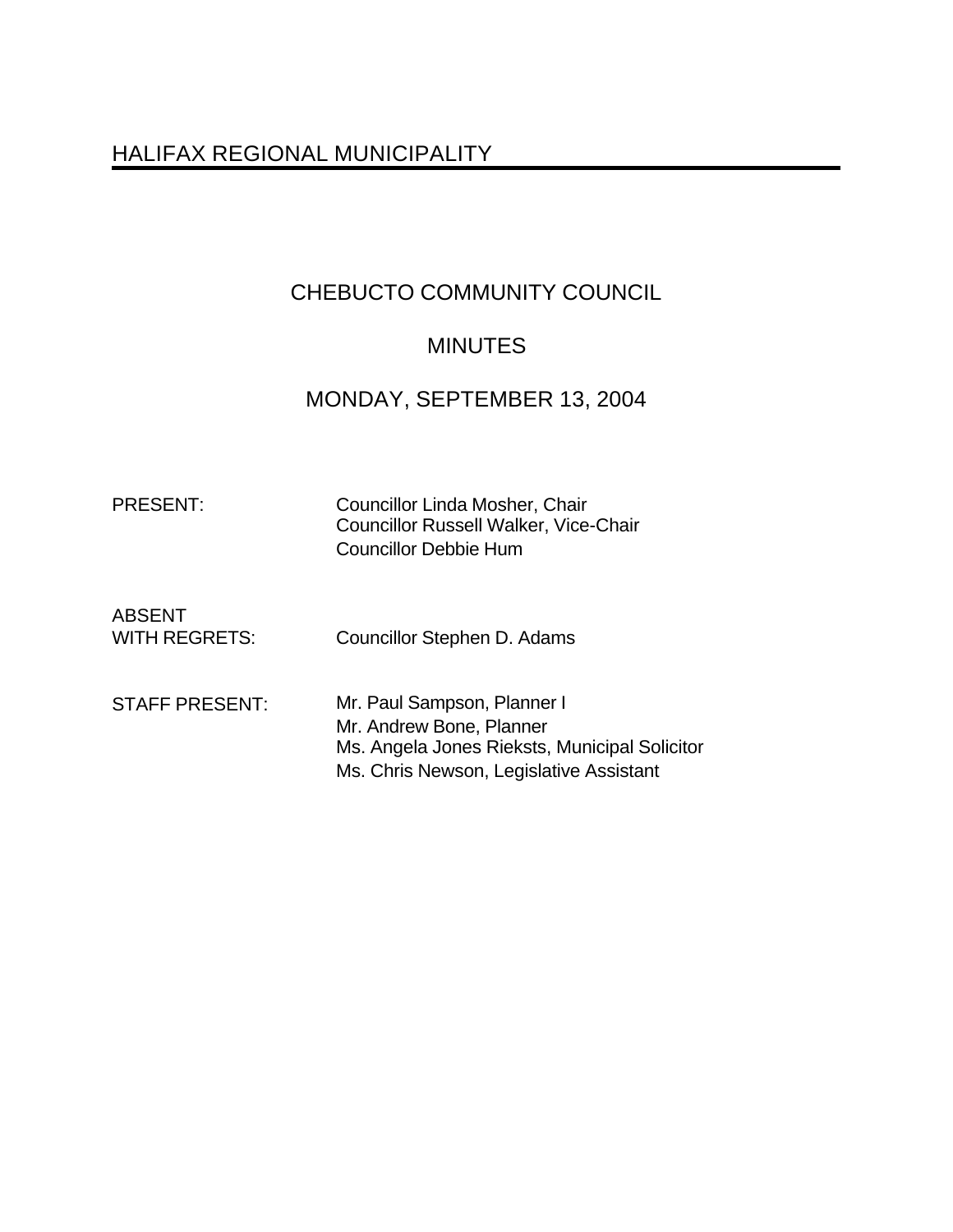# **TABLE OF CONTENTS**

| 1.  |     |                                                                                                                                                                     |  |  |  |
|-----|-----|---------------------------------------------------------------------------------------------------------------------------------------------------------------------|--|--|--|
| 2.  |     |                                                                                                                                                                     |  |  |  |
|     | 2.1 |                                                                                                                                                                     |  |  |  |
| 3.  |     | APPROVAL OF THE ORDER OF BUSINESS AND APPROVAL OF ADDITIONS                                                                                                         |  |  |  |
| 4.  |     |                                                                                                                                                                     |  |  |  |
|     | 4.1 |                                                                                                                                                                     |  |  |  |
|     |     | 4.1.1<br>4.1.2<br>Naming of Playground on Down's Avenue - Edward Drillio Park 5<br>4.1.3<br>4.1.4<br>Weekly Green Bin Pick-Up for Herring Cove  5<br>4.1.5<br>4.1.6 |  |  |  |
| 5.  |     |                                                                                                                                                                     |  |  |  |
| 6.  |     |                                                                                                                                                                     |  |  |  |
| 7.  |     |                                                                                                                                                                     |  |  |  |
| 8.  |     |                                                                                                                                                                     |  |  |  |
|     | 8.1 | Case 00598: Amendment to Stage I Development Agreement - Parkland<br>Drive, Glenbourne Subdivision, Halifax (withdrawn)  6                                          |  |  |  |
|     |     | 8.2 Case 00626: Amendment to Development Agreement - Bedford South                                                                                                  |  |  |  |
|     | 8.3 | Case 00633: Application for Rezoning - Lot 3 Crown Drive, Halifax  8                                                                                                |  |  |  |
| 9.  |     | CORRESPONDENCE, PETITIONS AND DELEGATIONS  12                                                                                                                       |  |  |  |
| 10. |     |                                                                                                                                                                     |  |  |  |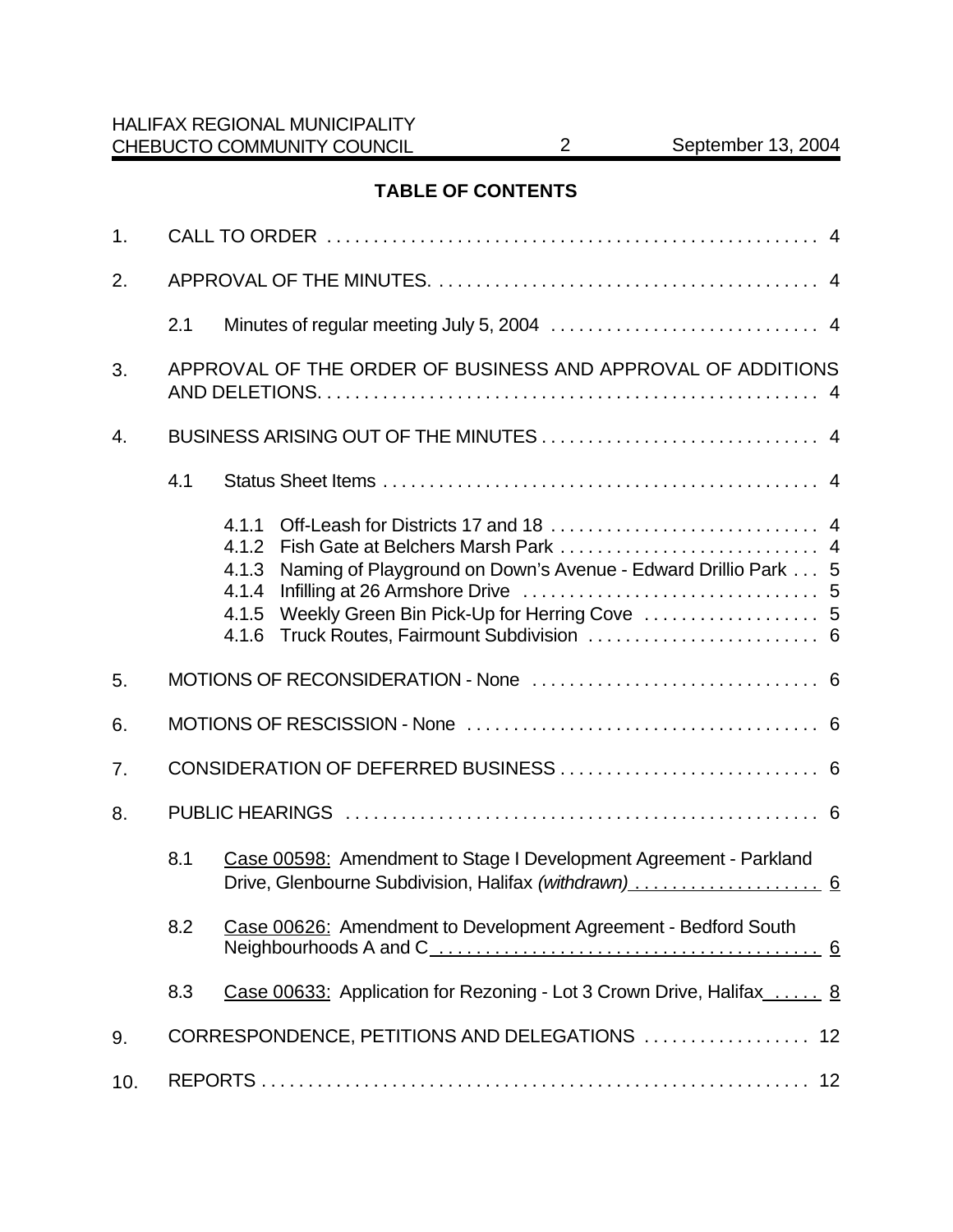|     |        | <b>HALIFAX REGIONAL MUNICIPALITY</b><br><b>CHEBUCTO COMMUNITY COUNCIL</b> | 3 | September 13, 2004 |       |
|-----|--------|---------------------------------------------------------------------------|---|--------------------|-------|
|     | 10.1   | REPORTS FROM DISTRICT 16 - PLANNING ADVISORY COMMITTEE                    |   |                    | $-12$ |
|     | 10.1.1 | Case 00704: Amendment to Stage II Development Agreement for               |   |                    |       |
|     | 10.2   |                                                                           |   |                    |       |
|     | 10.3   |                                                                           |   |                    |       |
| 11. |        |                                                                           |   |                    |       |
| 12. |        |                                                                           |   |                    |       |
| 13. |        |                                                                           |   |                    |       |
| 14. |        |                                                                           |   |                    |       |
| 15. |        |                                                                           |   |                    |       |
| 16. |        |                                                                           |   |                    |       |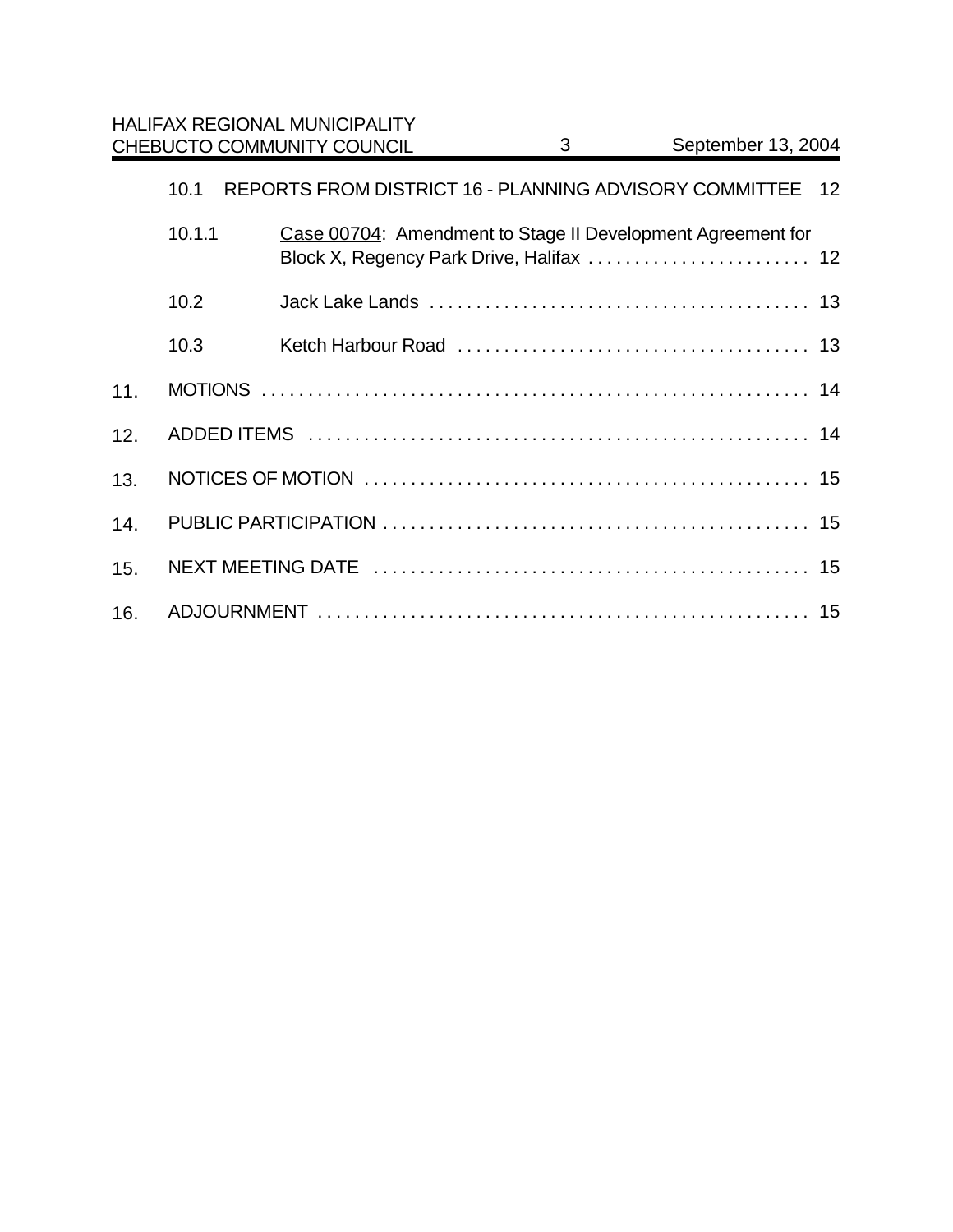### **1. CALL TO ORDER**

The Chair called the meeting to order at 7:05 pm at the Keshen Goodman Library, 330 Lacewood Drive, Halifax.

### **2. APPROVAL OF MINUTES**

2.1 Regular Meeting July 5, 2004.

**MOVED BY Councillor Walker, seconded by Councillor Hum that the minutes of regular meeting July 5, 2004 be approved as circulated. MOTION PUT AND PASSED UNANIMOUSLY.**

### **3. APPROVAL OF THE ORDER OF BUSINESS AND APPROVAL OF ADDITIONS AND DELETIONS**

- **Deletion:** 8.1 Case 00598: Amendment to Stage I Development Agreement -Parkland Drive, Glenbourne Subdivision, Halifax. *(Applicant has withdrawn the application).*
- **Additions:** 12.1 As-of-right development along the Bedford Highway Councillor Hum 12.2 Rosebushes along Dunbrack - Councillor Walker

**MOVED BY Councillor Hum, seconded by Councillor Walker that the agenda be approved as amended. MOTION PUT AND PASSED UNANIMOUSLY.**

### **4. BUSINESS ARISING OUT OF THE MINUTES**

4.1 Status Sheet Items

### 4.1.1 Off-Leash for Districts 17 and 18

- A report dated August 23, 2004 was before Community Council.
- A copy of an article entitled *"POWER PLAY"* by Steve Dale, *Parks & Recreation December 2003* was before Community Council.

Councillor Walker advised this matter was addressed at Regional Council. **Item to be removed from the Status Sheet.** 

#### 4.1.2 Fish Gate at Belcher's Marsh Park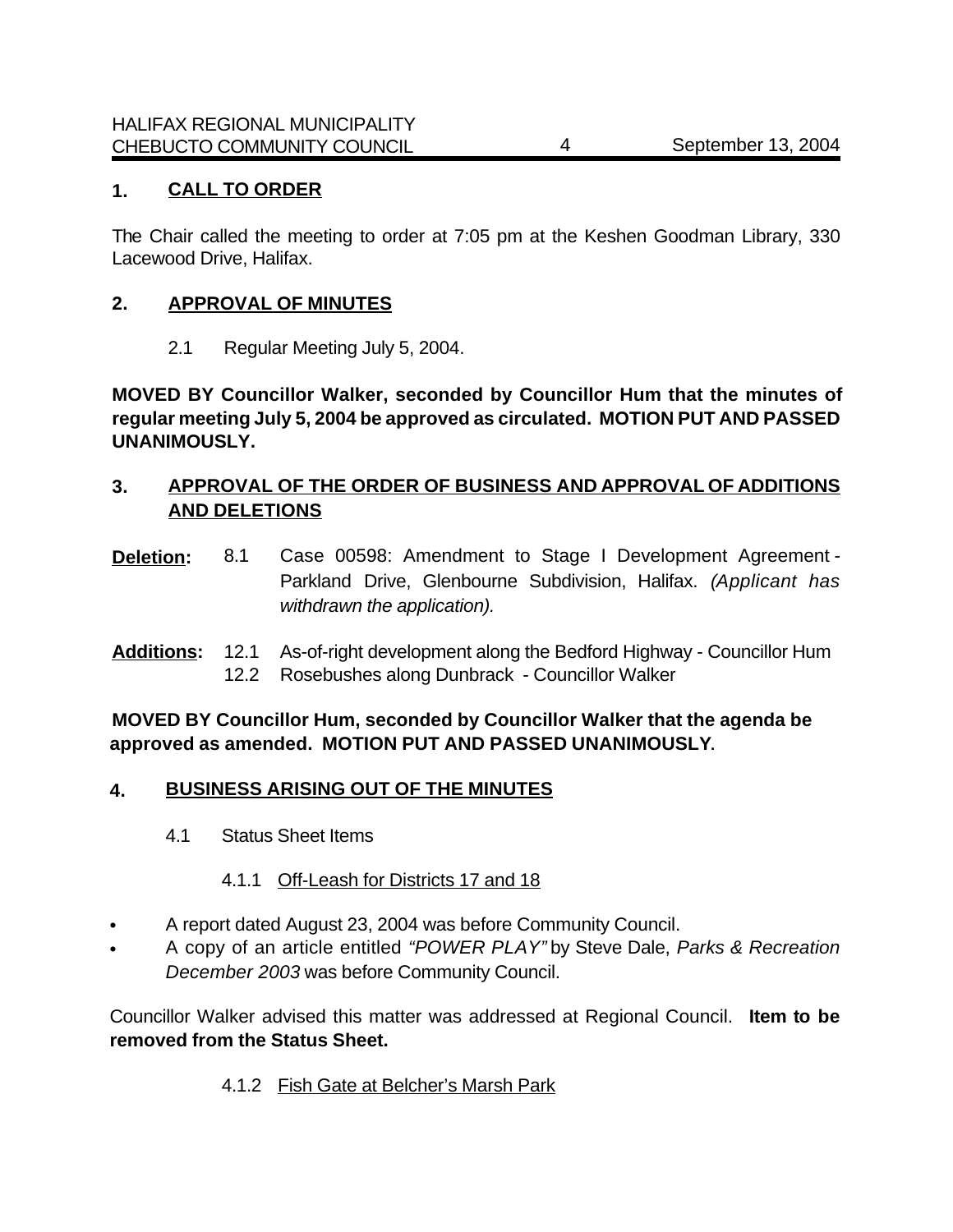| <b>HALIFAX REGIONAL MUNICIPALITY</b> |                    |
|--------------------------------------|--------------------|
| CHEBUCTO COMMUNITY COUNCIL           | September 13, 2004 |

Councillor Hum advised the issue is a matter for the Provincial Government as there is nothing more that can be done at the Municipal level. Councillor Mosher requested information be forwarded to the Provincial Department of Fisheries and Oceans and to MLA Diana Whalen. **To be removed from the Status Sheet.** 

- 4.1.3 Naming of Playground on Downs Avenue Edward Drillio Park
- A report dated August 16, 2004 was before Community Council.

**MOVED BY Councillor Walker, seconded by Councillor Hum that Chebucto Community Council approve the renaming of Downs Avenue Playground to Edward Drillio Park to recognize all Armdale residents who served in the war, with Pte. Drillio serving as the figurehead. Funding for the plaque to be paid for out of the District Councillor's discretionary fund as per the budget implications section of the report dated August 16, 2004. MOTION PUT AND PASSED UNANIMOUSLY.**

Councillor Mosher added the plaque will be unveiled at 10:00 am on Wednesday, September 15, 2004 at Springvale Elementary School, 92 Downs Avenue, Halifax. **Item to be removed from the Status Sheet.** 

### 4.1.4 Infilling at 26 Armshore Drive

- Correspondence from Minister Geoff Regan's office, dated July 21, 2004, was before Community Council.
- A Private and Confidential Report dated August 9, 2004 was before the Councillors.

Councillor Mosher advised information has been received from Minister Regan's office and the issue is now part of the Regional Planning process. Further, a response from HRM's Legal Services advised there is nothing further Community Council can do at the Municipal level and the matter is closed.

**MOVED BY Councillor Walker, seconded by Councillor Hum that the Private and Confidential report, dated August 9, 2004, be released to the public. MOTION PUT AND PASSED UNANIMOUSLY.** Councillor Mosher requested the Legislative Assistant mail the report to the two residents of Armshore Drive who raised the issue at Community Council. **Item to be removed from the Status Sheet.** 

## 4.1.5 Weekly Green Bin Pick-up for Herring Cove

• An excerpt from Regional Council minutes of July 13, 2004 was before Community Council.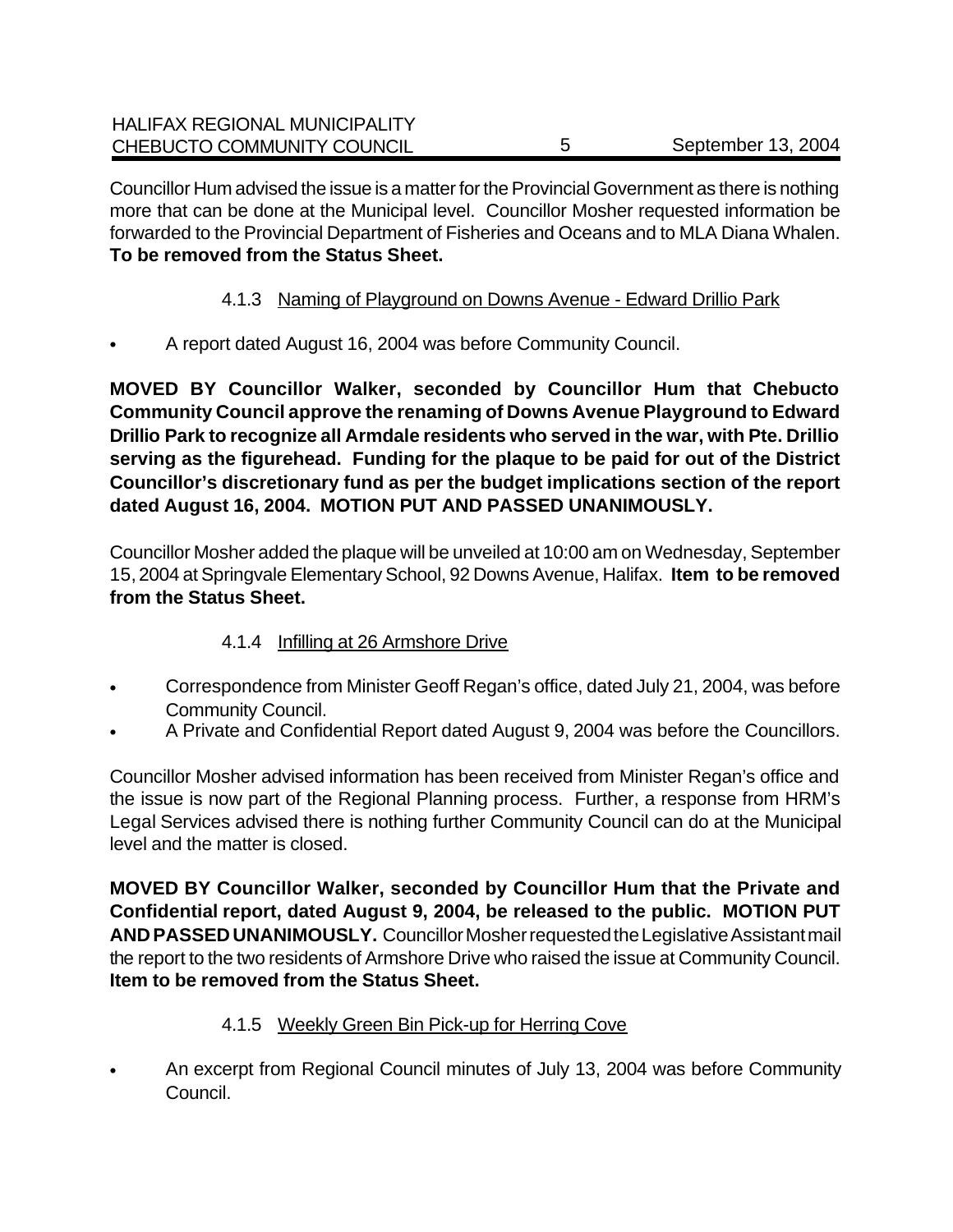Councillor Hum advised this issue has been addressed. **Item to be removed from the Status Sheet.** 

### 4.1.6 Truck Routes, Fairmount Subdivision

• An Information Report dated August 16, 2004 was before Community Council.

Councillor Walker advised the issue has been dealt with. **Item to be removed from the Status Sheet.**

### **5. MOTIONS OF RECONSIDERATION - None**

**6. MOTIONS OF RESCISSION - None**

### **7. CONSIDERATION OF DEFERRED BUSINESS**

#### **8. PUBLIC HEARINGS**

8.1 Case 00598: Amendment to Stage I Development Agreement - Parkland Drive, Glenbourne Subdivision, Halifax.

#### **Item was deleted from the agenda during the Approval of the Agenda.** *See page 4.*

- 8.2 Case 00626: Amendment to Development Agreement Bedford South Neighbourhoods A and C
- A report dated, June 18, 2004, was before Community Council.

Mr. Andrew Bone, Planner, presented the report.

Councillor Mosher reviewed the guidelines for public hearings then opened the public hearing calling for any speakers for or against the proposal.

#### **PUBLIC SPEAKERS:**

#### **Mr. Bob Curran, Moirs Mill Road, Bedford**

• Appears amendments put forward are on behalf of the Developer; this is costing less to the developer. What will HRM benefit? What is the cost in lieu? When we give Developers some slack, we should ask for an extra park bench or green space. Staff should keep this in mind.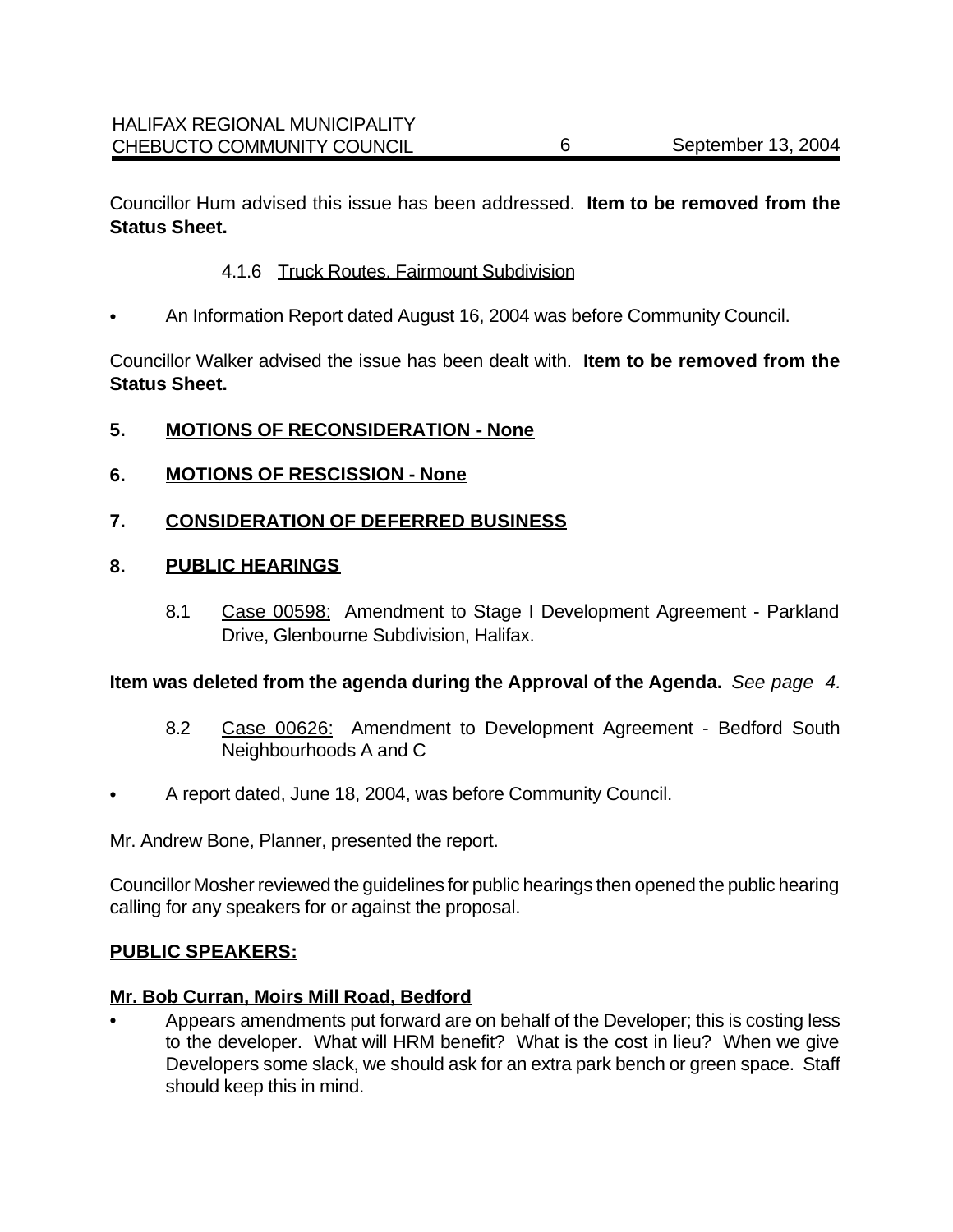Mr. Andrew Bone advised there is no substantial change in the number of trees being planted as the number originally proposed was not achievable. It was misleading and not possible to do more than HRM standards. Further, the Planning Department wrote the agreement and if there are problems with administration it is reasonable to correct them.

### **Ms. Christine Anne Smith**

• Regarding the trees, why is it not an attainable standard? What is the location of difficulty?

Mr. Bone responded that along the street there are driveways, power poles, street trees, easements for sewer/water, all on the street and separated from one another for a reason. Power poles are not adjacent to the sewer, easements around power poles, street trees are located far enough away to prevent roots from getting entangled in power poles etc. This becomes a problem with smaller lots. Development Staff who deal with these issues on a daily basis agree it is a "nice" standard but it is not possible to even come close in this instance due to the easements etc. Further, there will be no additional trees saved, it is an administrative saving. If the trees are not cut up front, the survey information has to be redone. In a cleared area you get actual figures, unclear you need aerial maps and that is not as exact. Instead of cutting trees down after the subdivision approval, they are cut before which means no more trees will be cut and HRM will receive more accurate information.

## **Mr. Mike Hanusiak, Senior Vice-President, Clayton Development Ltd.**

- These amendments are not intended to pass favour to my company, they are simply administrative. All along we thought we were working toward Municipal Standards under the HRM Redbook. The Redbook supercedes the Bedford and Halifax By-laws. The change is not intended to reduce the number of trees, it is to bring us into compliance. Drive to Southgate Drive and you will see the replanting taking place there. The trees are larger at time of planting and are staked in place.
- Issue of bonding; Halifax always allowed bonding under primary and secondary services.
- It is not our intention to clear further than already agreed upon. City still requires a comprehensive storm water plan. We will do the cutting within the 90' that we are permitted.
- We have given almost twice the amount of green space required.
- The amendments will not change density or land use patterns.
- Procedure we have in place, if we can find trees that escape the building footprint, Nova Scotia Power easements etc. and if it is within 2' of existing/finished grade, we mark them off before the trees are cut and then we will analyze if the trees are worth keeping. We have kept as many as possible.

Councillor Mosher gave third and final call for speakers for or against the proposal. Hearing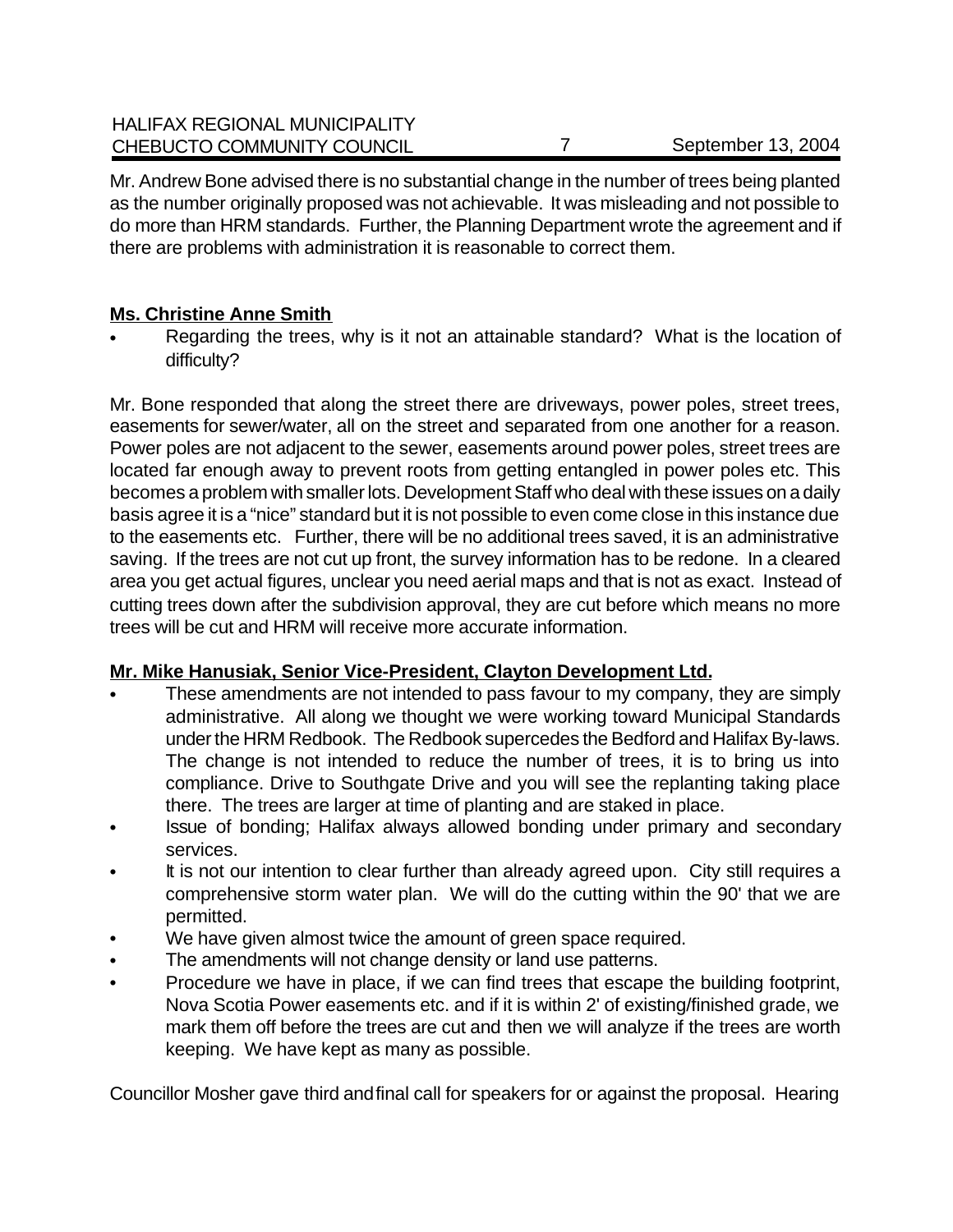none it was **MOVED by Councillor Walker, seconded by Councillor Hum that the public hearing be closed. MOTION PUT AND PASSED UNANIMOUSLY.**

**MOVED BY Councillor Hum, seconded by Councillor Walker that Chebucto Community Council:**

- **1. Approve the amending Development Agreement for Bedford South - Neighbourhoods A and C, presented in Attachment 3 - as per the amended Attachment 3 circulated on September 13, 2004 - to permit a number of administrative amendments;**
- **2. Require that the amending development agreement be signed within 120 days, or any extension thereof granted by Community Council on request of the applicant, from the date of final approval by Community Council and any other bodies as necessary, whichever is later; otherwise this approval will be void and obligations arising hereunder shall be at an end.**

### **MOTION PUT AND PASSED UNANIMOUSLY.**

- 8.3 Case 00633: Application for Rezoning Lot 3 Crown Drive, Halifax
- A report dated, June 28, 2004, was before Community Council.
- Correspondence dated September 9, 2004 from Dr. & Mrs. Donald Weeren was before Community Council.

Mr. Paul Sampson, Planner I, presented the report.

Councillor Mosher opened the public hearing calling for any speakers for or against the proposal.

## **PUBLIC SPEAKERS:**

## **Mr. Larry Senta, 41½ Crown Drive, Halifax**

- Resident on this street for 13 years and lives 150'-200' from development.
- Lots are very small built 50-70 years ago when street was part of the county.
- At present, there are 7 multi-unit buildings (4, four or more units). A 14 unit building does not belong on this street.
- Street is substandard, 70 years old, an upgraded cow path, no sidewalks.
- A 150 unit housing development (Fairmount) is also coming to area and will add to traffic.
- Several families on street with young children who play on the street. We do not need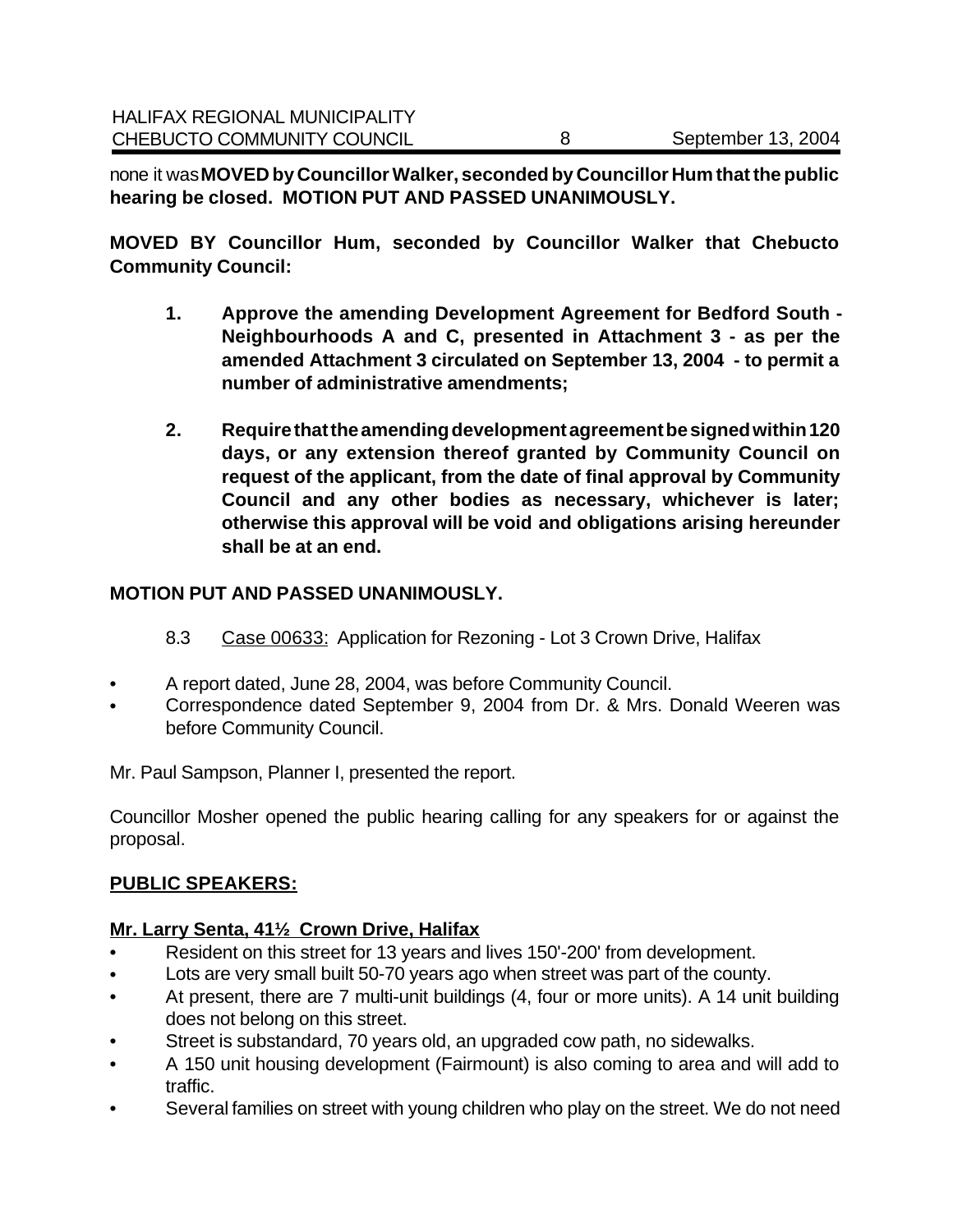an added menace.

- Building is out of character for this street and in poor location at the "T" of an intersection. (Crown and Brooke)
- Poor quality of the lot, 60E slope that goes to 80Eslope.
- Mostly slate, drilling and blasting could cause fracturing and water to flow, water could flow into Chocolate Lake.
- Building supposedly marketed to seniors but that is hard to believe as we do not have services that lean to seniors living. Will there be services in the building such as hairdressing/medical services?
- There will be variances after variances and down the road we may have a problem.

### **Mr. Bill Meagher, 64 St. Margaret's Bay Road**

- Entire concept of a multi-use construction on that portion of Crown Drive was ill thought out. Bad idea.
- Definite leaching into Chocolate Lake and underground.
- Very busy thorough fare on the Bay Road, and overworked Rotary.
- Only 12-14 housing units but it will contribute negatively to the traffic issue.
- Concern with stability of a building built on a 60-80 foot grade, dramatic drop to the Shell property below.
- Ask Community Council to give strong consideration to not proceed with this development.

### **Mr. Daniel MacNeil, 42 Crown Drive**

- Amount of traffic increasing at rapid rate over last few years.
- Crown Drive is a substandard street, very narrow and will not handle more traffic.
- Another 150 homes with Fairmount development that will compound problem.
- City says street will handle 13,000 cars, but we (the Residents) disagree. We have pedestrians on this street. City has to look at pedestrian count on Crown Drive and children rather than just traffic.
- Two schools in Fairmount Subdivision, elementary children walking up Crown Drive with no sidewalks is ludicrous and makes a dangerous situation more dangerous.
- To add a Condominium building is not a safe thing to do. Look at a safe way to reroute pedestrian or vehicle traffic.

### **Mr. Graham Read, 19 Lawnwood Ave.**

- Member of the Chocolate Lake Community Association and area resident.
- There is a Regional Planning process but little action has been taken on secondary planning. Should not be spot rezoning until public has had an opportunity to comment on type of neighbourhood that should be there.
- Multi use area: R1-R2 would be more consistent than R3. R3 permits only four stories yet development is three stories above Crown Drive so it is five stories.
- Only one parking space per unit two total for visitors. There are generally two spaces per unit. Only two spaces for visitors- what about holidays - will there be on street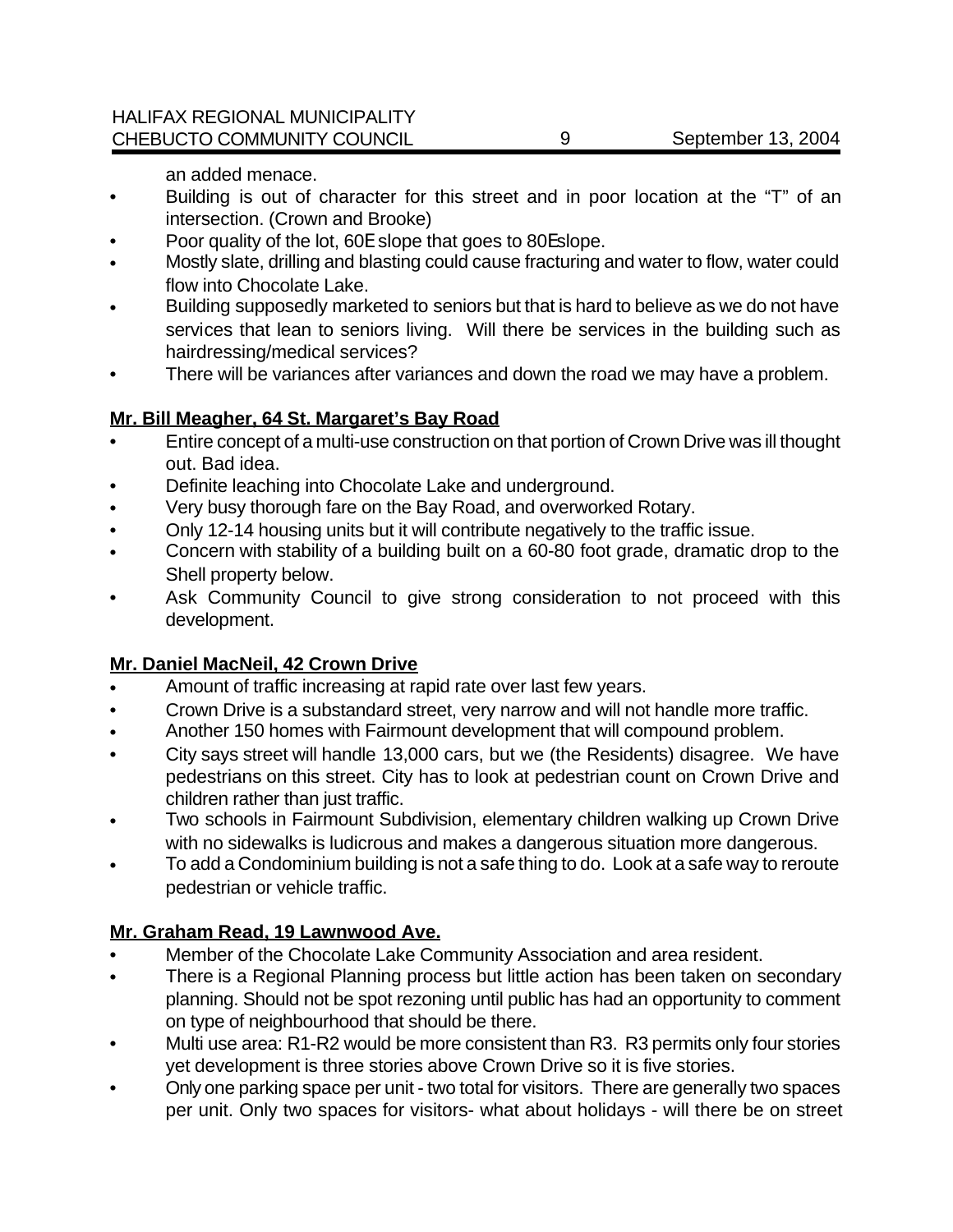parking? Crown Drive is too narrow for on street parking. We should be reducing the traffic not increasing.

- Chocolate Lake Community Association concern with removal of vegetation and increased runoff during and after construction.
- Concern with construction on steep slope: problem with Fenwood.
- Inappropriate development at this time.

### **Mr. Brian Donovan, 99 Brooke Street**

- Familiar with W.H. Fares buildings, they are good quality.
- Reduce the zoning. Go with R2. Keep it at one unit with 2 or 4 units in it.
- Precarious slope. Would like to see the area cleared out and make it a viewplane, to see the North West Arm.
- The proposal does not work. One apartment brings two cars. Not including friends/relatives.
- What about the garbage, the dumpsters? Where do they go?

### **Mr. Alan Knight, 23 Crescent Ave.**

- St. Maragaret's Bay Road, started as cart track. Still a cart track.
- With developments in Beechville/Lakeside/Timberlea there is a constant stream of cars down the Bay Road.
- The Bay Road is dangerous, especially for pedestrians.
- Children use Crown Drive to get to school uneasy mixture with no sidewalks etc.
- Possible environmental damage. I live near Chocolate Lake and I have seen the acidic level rise as the acidic rocks in the area are moved. Anytime there is a heavy rainfall there is a constant flow of water from the cliff above the Bay Road (above the Shell station) and this causes black ice in winter. This construction will increase all of this.
- Proposed development is inappropriate and should be set aside.

### **Mr. Donald Werren, Fenerty Road**

- Live near one of the exits from Crown Drive. The proposal would just make an already bad situation worse.
- There are hairpin curves on Crown Drive that have to be negotiated.
- There will be more pressure on exits/entrances. Trying to get on to the Bay Road from Keating is a major undertaking. Now is the time to say, *enough* so things will not get worse.
- Reinforce the notion that if a development is to be proposed, there be a real change in traffic flow. Too much tendency to say "a little bit won't hurt".
- Very undesirable by many of the residents close to Crown Drive as we get the results of the present inadequate road design and traffic quantity.
- We would be remiss if we did not advise Council, **NOT THIS ONE***.*

### **Ms. Janet Raffelock, Birkdale Crescent**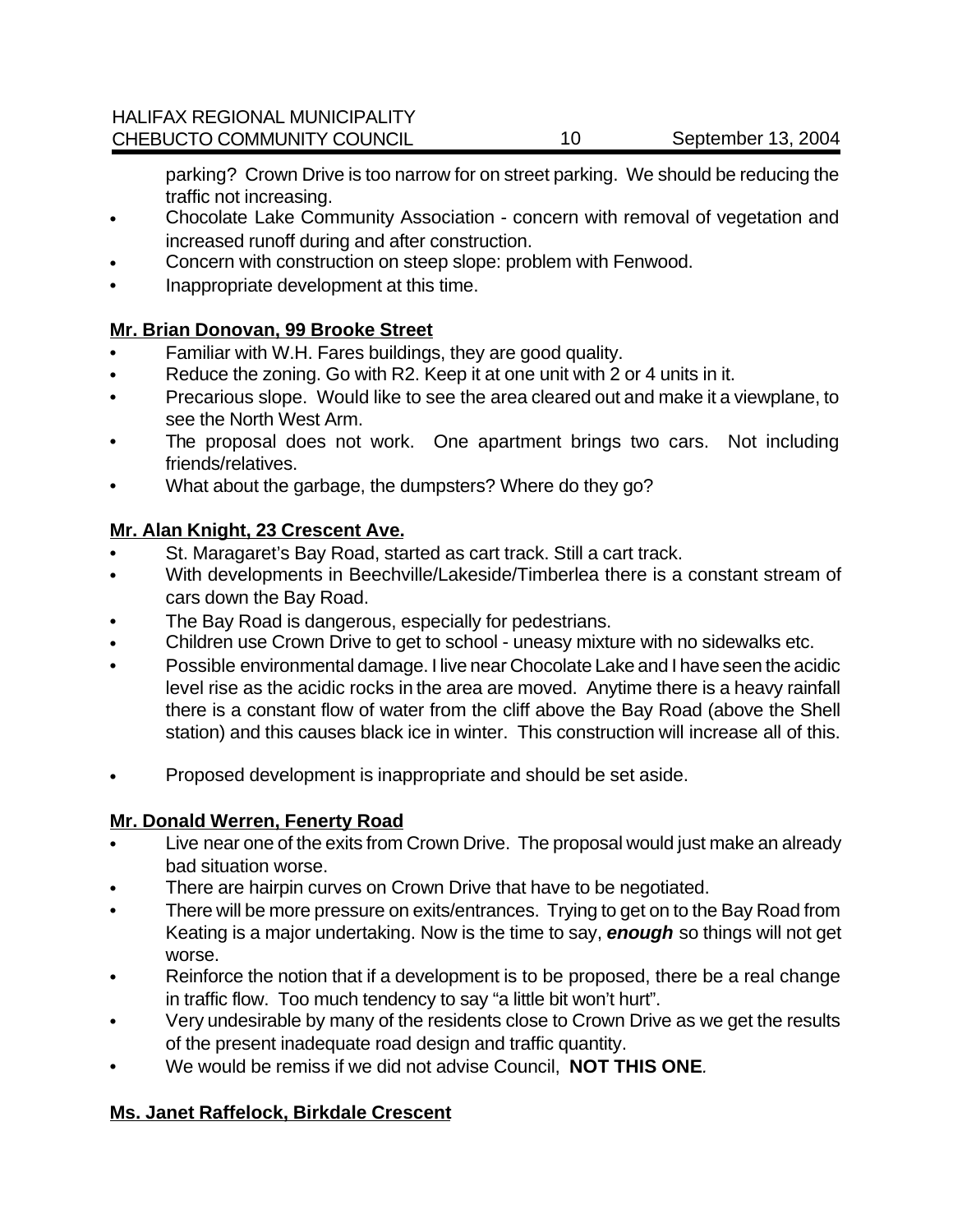### HALIFAX REGIONAL MUNICIPALITY CHEBUCTO COMMUNITY COUNCIL 11 September 13, 2004

- Problem in HRM seems to be spot rezoning without planning.
- If you have multiple dwellings you need to have the proper road system. You have to look at the overall picture.
- We need proper planning for areas not quick rezoning for Developers to make money.

### **Ms. Christine Anne Smith**

- Existing community (residents) were not adequately consulted. Discretion should be in the hands of the people who live there and there should be further research/consultation.
- Often notifications do not reach everyone as not everyone reads the paper.

Councillor Mosher clarified that a public information meeting was held. The notification area was greatly enlarged as well in order to reach as many area residents as possible. Further, she advised the procedures were previously appealed to the UARB (Utility and Review Board) and then to the Supreme Court of Nova Scotia and were upheld.

### **Mr. Richard Kassner, 14 Fenerty Road**

- I have read the minutes of the public meeting and there was a lot of opposition.
- This proposal is not compatible. No other building on Crown Drive is more than two stories and this proposal will be much taller.
- I echo all the comments made regarding traffic. Traffic grows. I have lived here for 27 years.
- Fenerty Road residents feel like they are a neighbourhood under siege. We do not have police presence. No one stops at the stop sign on Brooke Street and there are no signs to control the speed along Fenerty Road and Crown Drive.
- There are at least three hairpin curves on Crown Drive to be negotiated.
- Traffic studies have been done when the schools are closed. Wait until the schools open, Christian Academy is there now in the Downs Street School. I drive at a creep on Crown Drive, it is not safe.
- Rezoning: you can give that rezoning and then see a completely different design show up rather than the one proposed here tonight, is that correct? I am an architect and I am very careful where I place my buildings.

Mr. Paul Sampson commented that as long as a proposal meets the R3 control it does not have to look exactly like the proposal. He added the Applicant has spent quite a bit of time designing this and has indicated this is the design they wish to proceed with.

Councillor Mosher requested Mr. Kassner's number to have police contact him regarding the lack of police presence in the area. She added that HRP (Halifax Regional Police) have given out numerous tickets and she has also received complaints from those who have received the tickets.

Councillor Mosher gave third and final call for any speakers for or against the proposal.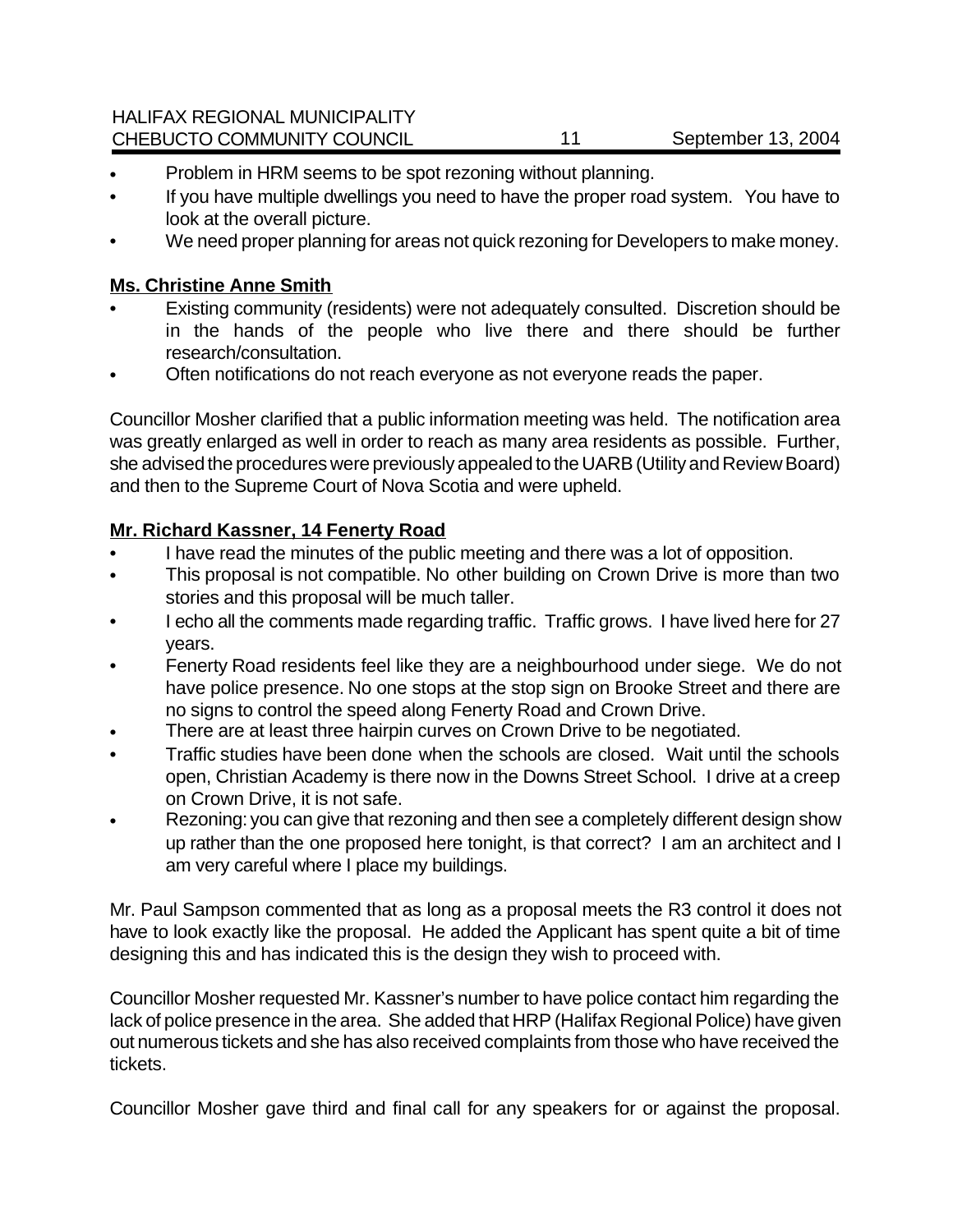Hearing none it was: **Moved by Councillor Walker, seconded by Councillor Hum that the public hearing be closed. MOTION PUT AND PASSED UNANIMOUSLY.**

Mr. Sampson responded to Councillor Hum that traffic counts were done but he was uncertain if the pedestrian issue was researched.

**MOVED BY Councillor Walker, seconded by Councillor Hum that Chebucto Community Council request a supplementary report from staff responding to the questions and concerns raised as follows:**

- **1. Count of children using the street be taken and included in report. Count to be done in the morning, at lunch time and after school.**
- **2. Issue of Crown Drive being a substandard, narrow street with limited capacity and a blind corner at Fenerty and Crown. Concern with sharp corners to be addressed and overall safety of street to be determined.**
- **3. Neighbourhood Compatibility: Viewpoint to be taken facing Crown Drive to see how compatible the proposal is considering the staff report viewpoint shows from the Bay Road only.**
- **4. Steep slope concern with drainage onto the St. Margaret's Bay Road. Concern with ice buildup in winter. How stable is the building on a 70- 85% slope.**
- **5. Chocolate Lake concern: drainage/fractures/water passing over slate that will then drain into Chocolate Lake causing water acidic level to rise.**
- **6. Only two guest parking spaces; if sidewalk was put in, where will guests park.**
- **7. As-of- right potential for reasonable consistency with MPS, is it not one of the proposals.**
- **8. How can building be five (5) stories high when it can only be three (3).**
- **9. Issues addressed in Mr. Donald Weeren's letter to be addressed by staff and included in the supplemental report.**

**MOTION PUT AND PASSED UNANIMOUSLY.**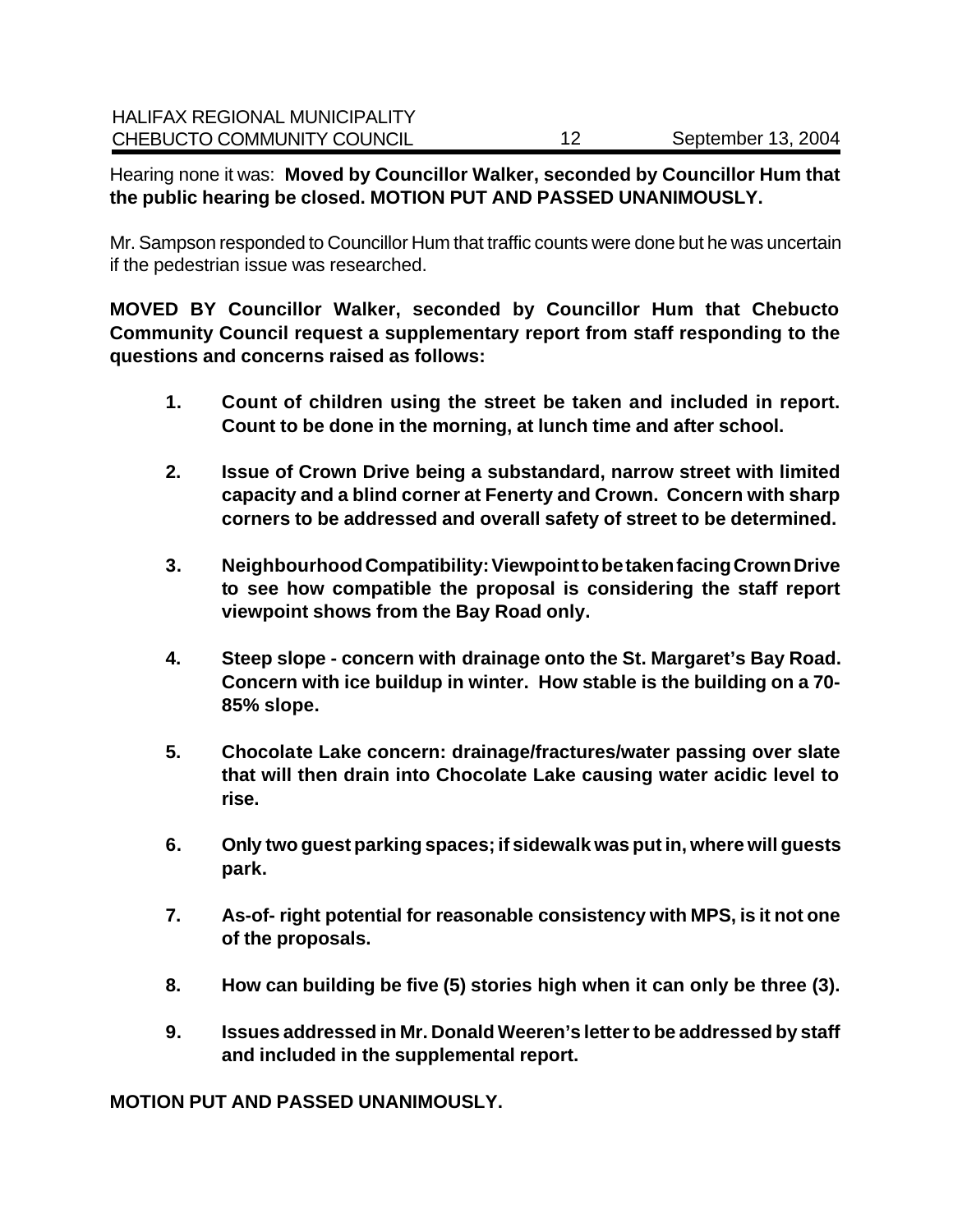Councillor Mosher confirmed with Ms. Angela Jones-Reiskts, Municipal Solicitor, that if any **new** information is brought forward in the Supplemental Report, Community Council would be required to hold another public hearing.

### **9. CORRESPONDENCE, PETITIONS AND DELEGATIONS -** None

### **10. REPORTS**

### **10.1 REPORTS FROM DISTRICT 16 - PLANNING ADVISORY COMMITTEE**

- 10.1.1 Case 00704: Amendment to Stage II Development Agreement for Block X, Regency Park Drive, Halifax.
- A report dated August 20, 2004 was before Community Council.

**MOVED BY Councillor Hum, seconded by Councillor Walker, that Chebucto Community Council:**

- **1. Approve the amendments to the Stage II Development Agreement, presented as Attachment I to the report dated August 4, 2004, to allow for two additional floors and additional population density on Block X, Regency Park Drive, Halifax;**
- **2. Require that the amending agreement be signed within 120 days, or any extension thereof granted by Community Council on request of the applicant, from the date of final approval by Community Council and any other bodies as necessary whichever is later; otherwise this approval will be void and obligations arising hereunder shall be at an end;**

Councillor Walker suggested that item number three in the staff report from the District 16 - Planning Advisory Committee be dealt with separately.

#### **MOTION PUT AND PASSED UNANIMOUSLY.**

**MOVED By Councillor Walker, seconded by Councillor Hum that Chebucto Community Council:**

**1. Recommend that specific development proposals be studied by a knowledgeable consultant to provide guidance on both the safety aspects and the device overload issue regarding radio frequency**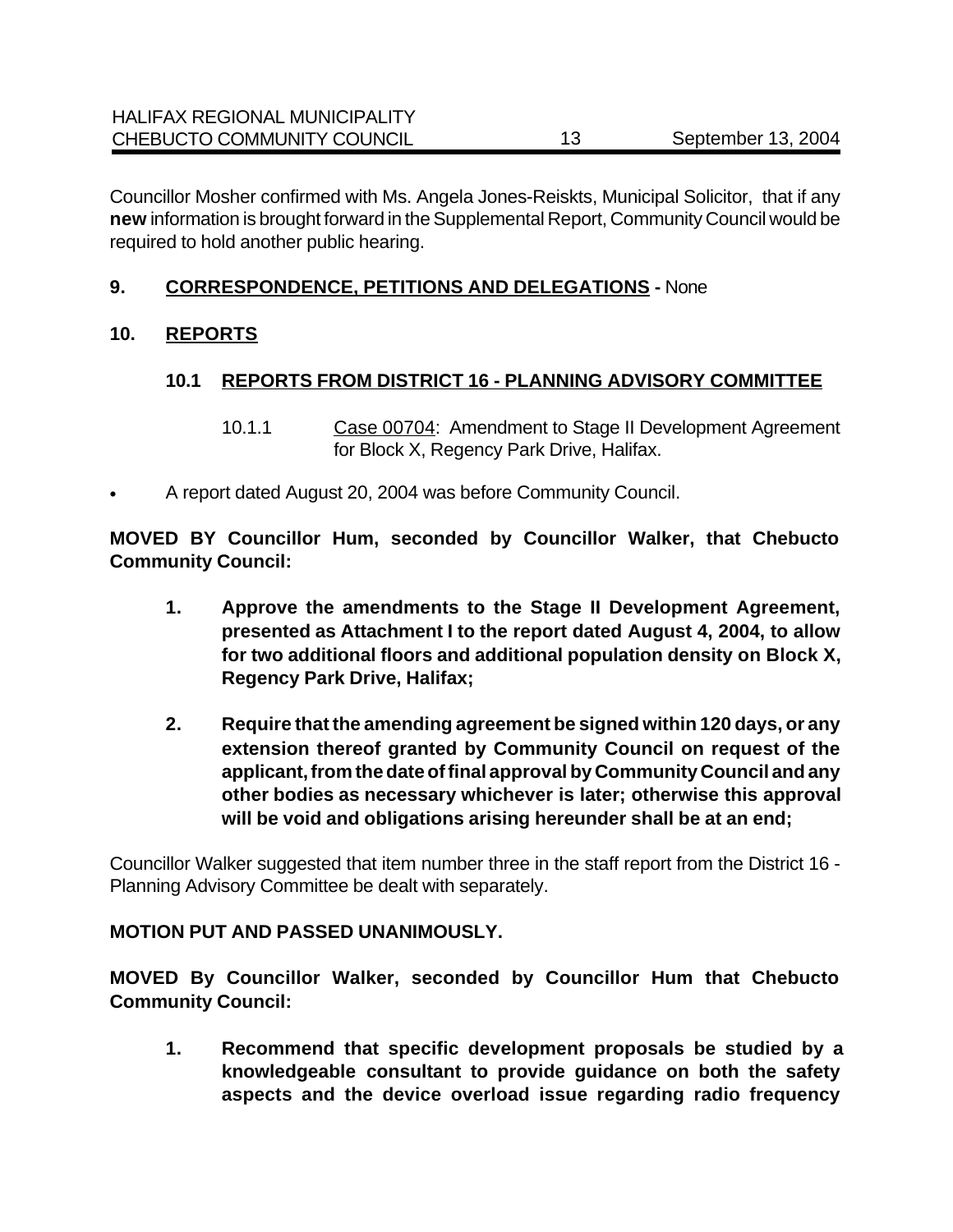**energy levels and the proposed addition of 100kw broadcast stations on the CJCH Limited property and the CBC property.**

#### **MOTION PUT AND PASSED UNANIMOUSLY.**

#### **10.2 JACK LAKE LANDS**

**MOVED BY Councillor Walker, seconded by Councillor Hum that Chebucto Community Council request a staff report on a possible land exchange between Mr. Stan Havill's Kidston Lake property and HRM's Jake Lake Lands. MOTION PUT AND PASSED UNANIMOUSLY.**

#### **10.3 KETCH HARBOUR ROAD**

This item **deferred** until Councillor Adams is able to be in attendance to address the matter.

#### **11. MOTIONS - None**

#### **12. ADDED ITEMS**

#### 12.1 As-of-right Development along the Bedford Highway

Councillor Hum advised concerns have been expressed by residents of District 16 regarding as-of-right development along the Bedford Highway particularly between the area of Rockingham and north to the District 16 boundary at the former Bedford town limits.

**MOVED BY Councillor Hum, seconded by Councillor Walker that Chebucto Community Council request a staff report addressing the following concerns:**

- **1. Concern with existing Bedford Highway C2A and C2B zoning allowing R3 uses and a maximum building height of fifty feet;**
- **2. Protection of existing waterfront views,**
- **3. Traffic impact on the Bedford Highway resulting from ongoing development (as-of-right) of multi-unit buildings in the district,**
- **4. More opportunity for residents to have a voice in the planning process,**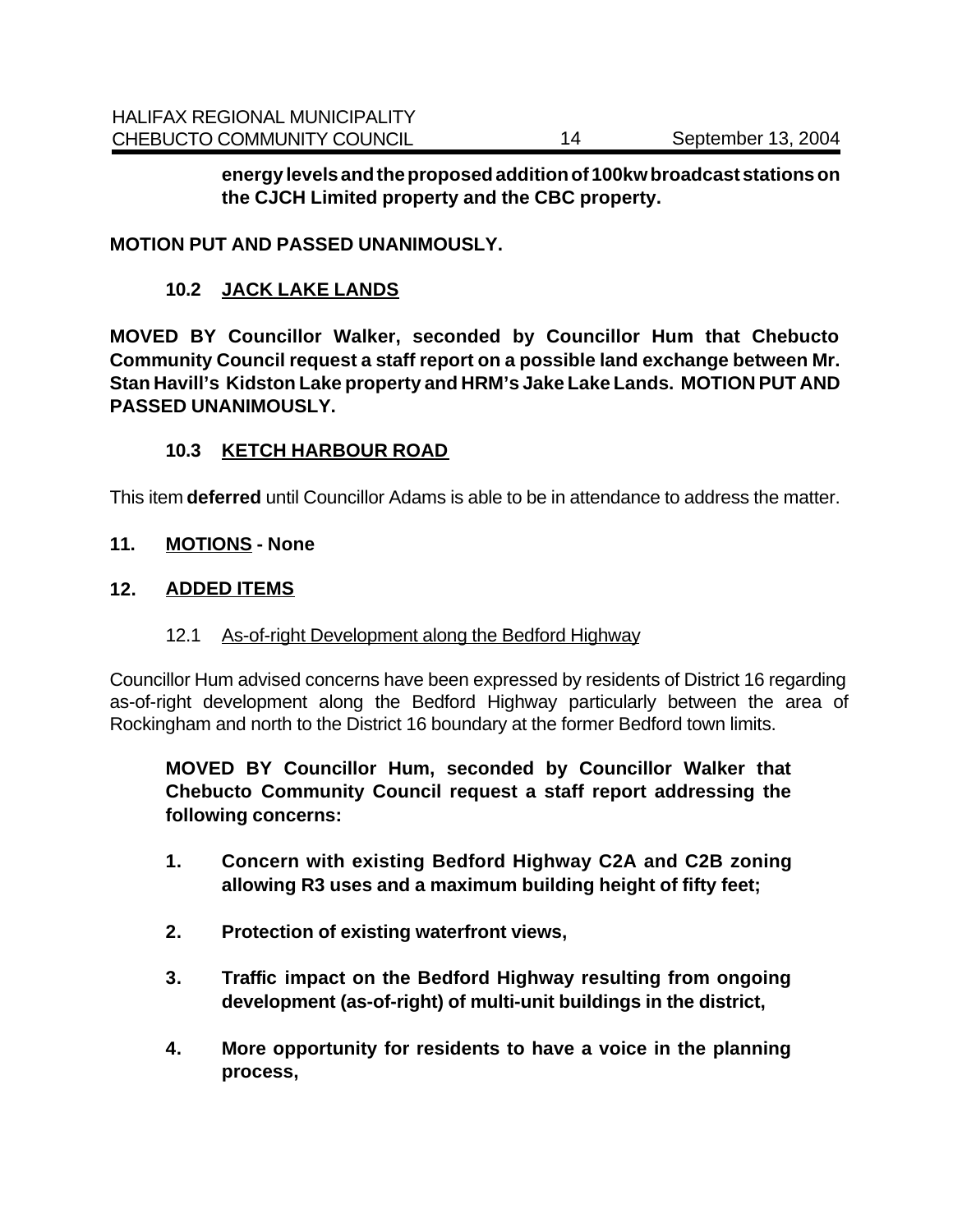**5. Request that the staff report include recommendations to address the issues.** 

#### **MOTION PUT AND PASSED UNANIMOUSLY.**

12.2 Rosebushes along Dunbrack Street

**MOVED BY Councillor Walker, seconded by Councillor Hum that Chebucto Community Council request a staff report explaining why the rosebushes along Dunbrack Street have not been trimmed after repeated requests.** 

Councillor Walker advised rosebushes are growing out of control along Dunbrack Street. There have been numerous requests for the rosebushes to be trimmed as they are a danger to the public and are collecting trash. There are trees growing among the rosebushes. A private contractor was to be hired to do the trimming so why has it not been done? When request for trimming was originally made it was for the area of Willet to Lacewood but now trimming is required from Main Avenue through to Kearney Lake Road.

#### **MOTION PUT AND PASSED UNANIMOUSLY.**

**13. NOTICES OF MOTION - None**

### **14. PUBLIC PARTICIPATION**

#### **Ms. Christine Anne Smith**

• Concern with infilling of HRM property at corner of Langbrae and Parkland Drive as it is filling the inflow to Belchers Marsh.

Councillor Hum advised the project has been undertaken by Clayton Developments Ltd.

Mr. Mike Hanusiak commented Clayton Development Ltd. was contacted by the area Councillor to make edges softer around the large storm flow concrete sewer as the slopes were very steep and several complaints had been made. Then Hurricane Juan came along and delayed the project. He added Clayton Development Ltd. does have approval from the Department of Environment to slightly infill area and rearrange outlfow system and turn it into a park area. It has taken a long time (3 years) and there is no charge to the municipality. There is no intention to impede the pre and post flows that go through that system. It is for a safer transition.

#### **Mr. Alan Knight:**

• Thank you Councillor Mosher for your interest on the issue of unsafe development that is blighting Fenwood Road. It has been underway for three years. Developer left it